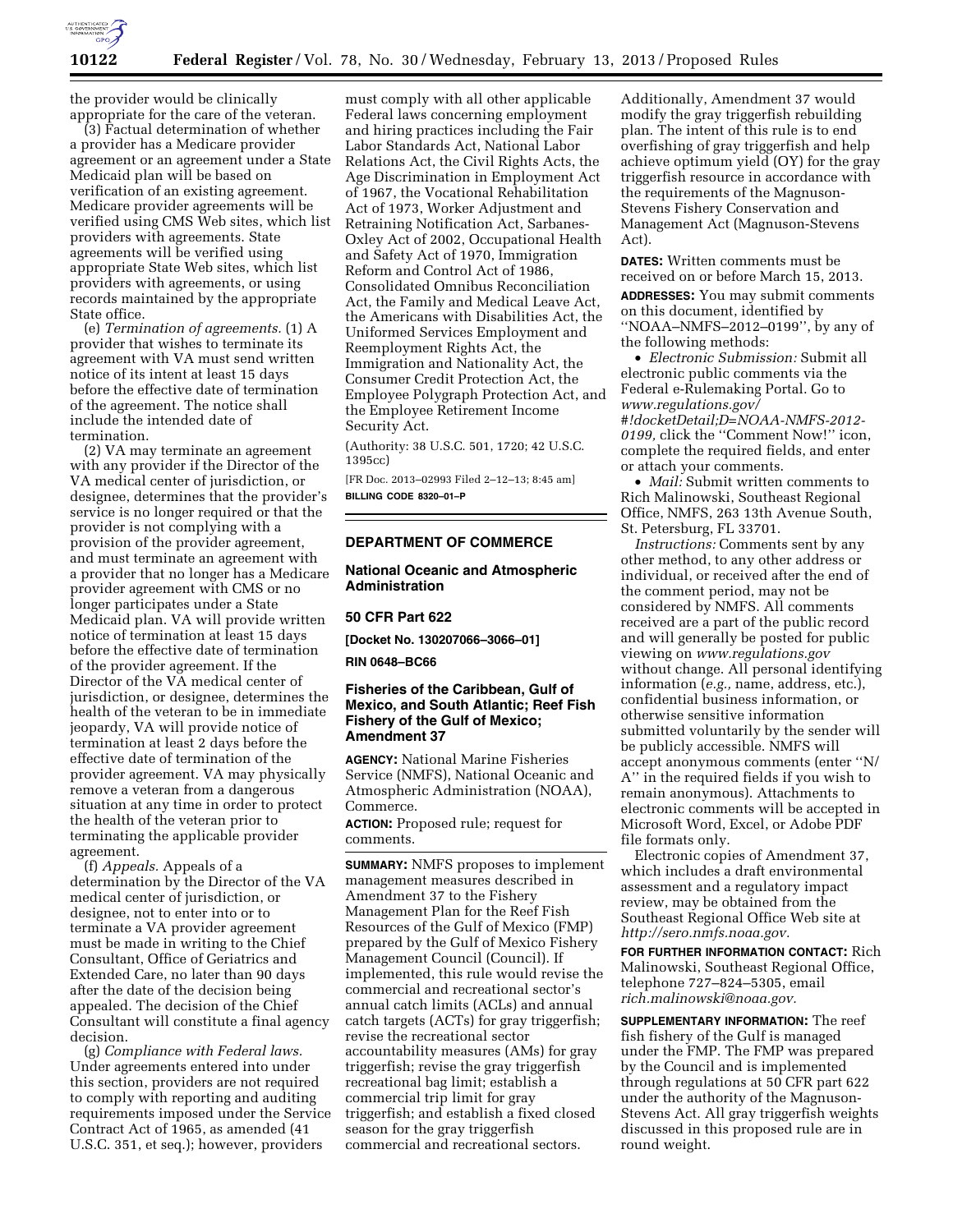### **Background**

The Magnuson-Stevens Act requires NMFS and regional fishery management councils to prevent overfishing and achieve, on a continuing basis, the OY from federally managed fish stocks. These mandates are intended to ensure that fishery resources are managed for the greatest overall benefit to the nation, particularly with respect to providing food production and recreational opportunities, and protecting marine ecosystems. To further this goal, the Magnuson-Stevens Act requires fishery managers to end overfishing of stocks and to minimize bycatch and bycatch mortality to the extent practicable.

# *Status of the Gray Triggerfish Stock*

The last Southeast Data, Assessment, and Review (SEDAR) benchmark stock assessment for gray triggerfish was completed in 2006 (SEDAR 9). SEDAR 9 indicated that the gray triggerfish stock was both overfished and possibly undergoing overfishing. Subsequently, Amendment 30A to the FMP established a gray triggerfish rebuilding plan beginning in the 2008 fishing year (73 FR 38139, July 3, 2008). In 2011, a SEDAR 9 update stock assessment for gray triggerfish determined that the gray triggerfish stock was still overfished and was additionally undergoing overfishing. The 2011 SEDAR 9 Update indicated the 2008 gray triggerfish rebuilding plan had not made adequate progress toward ending overfishing and rebuilding the stock. NMFS informed the Council of this determination in a letter dated March 13, 2012. NMFS also requested that the Council work to end overfishing of gray triggerfish immediately and to revise the gray triggerfish stock rebuilding plan.

As a way to more quickly implement measures to end overfishing and rebuild the stock, the Council requested and NMFS implemented a temporary rule to reduce the gray triggerfish commercial and recreational ACLs and ACTs (77 FR 28308, May 14, 2012). The temporary rule also established an in-season AM for the gray triggerfish recreational sector to be more consistent with the commercial sector AMs and provide for an additional level of protection to ensure that the recreational ACL is not exceeded and that the risk of overfishing is reduced. These interim measures were then extended through May 15, 2013, to ensure that the more permanent measures being developed through Amendment 37 could be implemented without a lapse in these more protective management measures (77 FR 67303, November 9, 2012).

Management Measures Contained in This Proposed Rule

This proposed rule would revise the gray triggerfish commercial and recreational sector ACLs and ACTs (commercial ACT expressed as commercial quota in the regulatory text), revise the gray triggerfish recreational sector AMs, revise the gray triggerfish recreational bag limit, establish a commercial trip limit for gray triggerfish, and establish a fixed closed season for the gray triggerfish commercial and recreational sectors.

### *ACLs and ACTs*

This rule would revise the ACLs for the gray triggerfish commercial and recreational sectors. This rule would also revise the ACTs (commercial ACT expressed as a quota in the regulatory text) for both sectors.

The Council's Scientific and Statistical Committee (SSC) reviewed the gray triggerfish 2011 SEDAR 9 Update. The SSC recommended that the gray triggerfish acceptable biological catches (ABC) for the 2012 and 2013 fishing years be set at 305,300 lb (138,346 kg). The current gray triggerfish stock ABC is 595,000 lb (269,887 kg). Based on this recommendation, the commercial and recreational ACLs and ACTs for the gray triggerfish need to be updated.

The Magnuson-Stevens Act requires that the FMP contain a mechanism for specifying ACLs at a level such that overfishing does not occur. An ACT is a management target established to account for management uncertainty in controlling the actual catch at or below the ACL. An ACT is used in the system of AMs so that the ACL is not exceeded. Therefore, a sector ACT should be set below the sector ACL to allow the sector to be closed when the ACT is projected to be reached.

In Amendment 30A to the FMP, the Council established a 21 percent commercial and 79 percent recreational allocation of the gray triggerfish ABC (73 FR 38139, July 3, 2008). These allocations are used to set the commercial and recreational sectorspecific ACLs. The ABC recommended by the SSC is 305,300 lb (138,482 kg) and the combined sector ACLs are equal to the ABC. Based on the allocations established in Amendment 30A to the FMP, this proposed rule would set a reduced commercial ACL of 64,100 lb (29,075 kg), and a reduced recreational ACL of 241,200 lb (109,406 kg).

The Generic Annual Catch Limit Amendment developed by the Council and implemented by NMFS (76 FR 82044, December 29, 2011) established a standardized procedure to set sectorspecific ACTs based on the ACLs. ACTs are intended to account for management uncertainty and provide a buffer that better ensures a sector does not exceed its designated ACL. The Council chose to use this procedure, which resulted in a 5 percent buffer between the commercial ACL and ACT, and a 10 percent buffer between the recreational ACL and ACT. Therefore, this proposed rule would set the commercial ACT (commercial quota) at 60,900 lb (27,624 kg), and the recreational ACT at 217,100 lb (98,475 kg). The proposed ACLs and ACTs in this rule are the same as those currently in place as implemented through the temporary rule (77 FR 28308, May 14, 2012). The current commercial gray triggerfish quota functions as the commercial ACT.

#### *AMs*

To reduce the risk of overfishing, Amendment 30A to the FMP established gray triggerfish AMs. AMs are management controls that are implemented to prevent ACLs from being exceeded (in-season AMs), and to correct or mitigate overages of the ACL if they occur (post-season AMs). For the commercial sector, there are currently both in-season and post-season AMs. The in-season AM closes the commercial sector after the commercial quota (commercial ACT) is reached or projected to be reached. Additionally, if the commercial ACL is exceeded despite the quota closure, the post-season AM would reduce the following year's commercial quota (commercial ACT) by the amount of the prior-year's commercial ACL overage.

For the recreational sector, there is currently no in-season AM, but a postseason AM is in effect. For the recreational sector, if the recreational ACL is exceeded, NMFS will reduce the length of the following year's fishing season by the amount necessary to ensure that recreational landings do not exceed the recreational ACT during the following year.

In 2008, recreational landings exceeded both the recreational ACT and ACL. In 2009, the recreational ACT was exceeded. However, in 2010, recreational landings did not exceed the ACT or ACL. Reduced 2010 recreational landings may be attributable to fishery closures implemented that year as a result of the Deepwater Horizon MC252 oil spill. Based on recent trends in recreational landings and anticipated future recreational effort, the Council and NMFS have determined that implementing an in-season AM would reduce the risk of exceeding the ACL in the future. This proposed rule would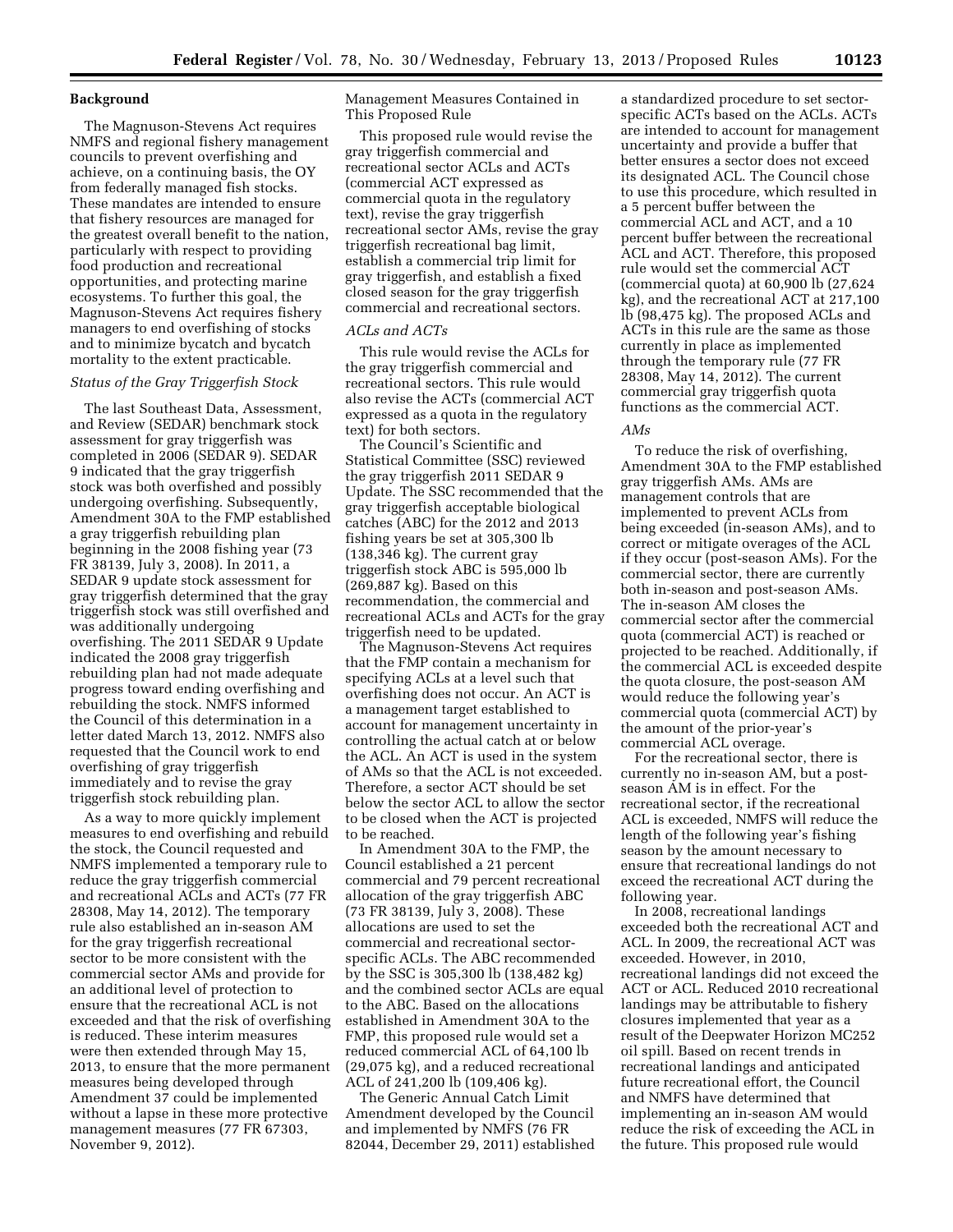replace the current post-season AM with an in-season AM for the recreational sector to prohibit the recreational harvest of gray triggerfish (a recreational sector closure) after the recreational ACT is reached or projected to be reached. This proposed rule would also add an overage adjustment that would apply if the recreational sector ACL is exceeded and gray triggerfish are overfished. This post-season AM would reduce the recreational ACL and ACT for the following year by the amount of the ACL overage in the prior fishing year, unless the best scientific information available determines that a greater, lesser, or no overage adjustment is necessary.

### *Commercial Trip Limit*

Currently, there is no trip limit for the commercial sector. This rule proposes to establish a commercial trip limit for gray triggerfish of 12 fish. This commercial trip limit would be applicable until the commercial ACT (commercial quota) is reached or projected to be reached during a fishing year and the commercial sector is closed.

# *Seasonal Closure of the Commercial and Recreational Sectors*

This proposed rule would establish a seasonal closure of the gray triggerfish commercial and recreational sectors in the Gulf from June through July, each year. This fixed seasonal closure would assist rebuilding of the gray triggerfish stock by prohibiting harvest during the gray triggerfish peak spawning season. Additionally, June and July are the months that have the highest percentage of recreational landings.

### *Recreational Bag Limit*

Gray triggerfish currently have a recreational bag limit that is part of the 20-fish aggregate reef fish bag limit. As part of this 20-fish aggregate, there is currently no specific limit for recreational gray triggerfish landings as long as the total is 20 fish or less. This proposed rule would establish a 2-fish gray triggerfish recreational bag limit within the 20-fish aggregate reef fish bag limit. This recreational bag limit would be applicable until the recreational ACT is reached or projected to be reached during a fishing year and the recreational sector is closed.

### **Other Action Contained in Amendment 37**

Amendment 37 would revise the rebuilding plan for gray triggerfish. The gray triggerfish stock is currently in the 5th year of a rebuilding plan that began in 2008. Amendment 37 would modify

the rebuilding plan in response to the results from the 2011 SEDAR update assessment and subsequent SSC review and recommendations for the gray triggerfish ABC. The modified rebuilding plan would be based on a constant fishing mortality rate that does not exceed the fishing mortality rate at OY.

# **Classification**

Pursuant to section 304(b)(1)(A) of the Magnuson-Stevens Act, the Assistant Administrator, NMFS, has determined that this proposed rule is consistent with the FMP, Amendment 37, the Magnuson-Stevens Act and other applicable law, subject to further consideration after public comment.

This proposed rule has been determined to be not significant for purposes of Executive Order 12866.

The Chief Counsel for Regulation of the Department of Commerce certified to the Chief Counsel for Advocacy of the Small Business Administration that this proposed rule, if implemented, would not have a significant economic impact on a substantial number of small entities. The factual basis for this determination is as follows:

The purpose of this proposed rule is to end overfishing of gray triggerfish and rebuild the gray triggerfish stock by the end of 2017 to achieve OY. The Magnuson-Stevens Act provides the statutory basis for this proposed rule. No duplicative, overlapping, or conflicting Federal rules have been identified. This proposed rule would not introduce any changes to current reporting, record-keeping, and other compliance requirements.

This rule, if implemented, is expected to directly affect approximately 400 vessels that have a valid (non-expired) or renewable commercial Gulf reef fish permit. A renewable permit is an expired permit that may not be actively fished, but is renewable for up to 1 year after permit expiration. Although over 900 vessels have a commercial Gulf reef fish permit, which is required to possess and sell quantities of gray triggerfish in excess of the recreational bag limit, only an average of 382 vessels per year harvested gray triggerfish during the period 2005 through 2009. More recent commercial landings data is either not available (2011 to current) or is not expected to be representative of normal fishing performance, *i.e.,* the 2010 fishing year as a result of the Deepwater Horizon MC252 oil spill and associated fisheries closures. The average annual dockside revenue for commercial vessels that harvested gray triggerfish during this period was approximately \$87,000 per vessel (2010 dollars).

This rule, if implemented, is also be expected to directly affect 1,366 vessels that possess a valid or renewable charter/headboat permit for Gulf reef fish (for-hire). The for-hire fleet is comprised of charterboats, which charge a fee on a vessel basis, and headboats, which charge a fee on an individual angler (head) basis. Although the forhire permit does not distinguish between charterboats and headboats, an estimated 69 headboats operate in the Gulf. The average charterboat is estimated to earn approximately \$77,000 (2010 dollars) in annual revenue, and the average headboat is estimated to earn approximately \$234,000 (2010 dollars).

NMFS has not identified any other small entities that would be expected to be directly affected by this proposed rule.

The Small Business Administration has established size criteria for all major industry sectors in the U.S. including fish harvesters. A business involved in fish harvesting is classified as a small business if it is independently owned and operated, is not dominant in its field of operation (including its affiliates), and has combined annual receipts not in excess of \$4.0 million (NAICS code 114111, finfish fishing) for all its affiliated operations worldwide. The revenue threshold for a business involved in the for-hire fishing industry is \$7.0 million (NAICS code 713990, recreational industries). All commercial and for-hire vessels expected to be directly affected by this proposed rule are believed to be small business entities.

Amendment 37, on which this proposed rule is based, addresses five basic actions: (1) Revision of the gray triggerfish rebuilding plan; (2) specification of the commercial and recreational gray triggerfish ACLs and ACTs; (3) establishment of a gray triggerfish commercial sector closed season and trip limit; (4) establishment of a gray triggerfish recreational closed season and bag limit; and (5) revision of the AMs for the gray triggerfish recreational sector.

Rebuilding plans are not contained in the regulatory text associated with this proposed rule and are therefore outside the scope of the Regulatory Flexibility Act (RFA). Further, revision of the rebuilding plan would be an administrative action and, as a result, would not be expected to have any direct economic effects on any small entities. Direct effects of a rebuilding plan would only be expected to accrue to any resultant harvest restrictions implemented through a future rulemaking to achieve the goals of the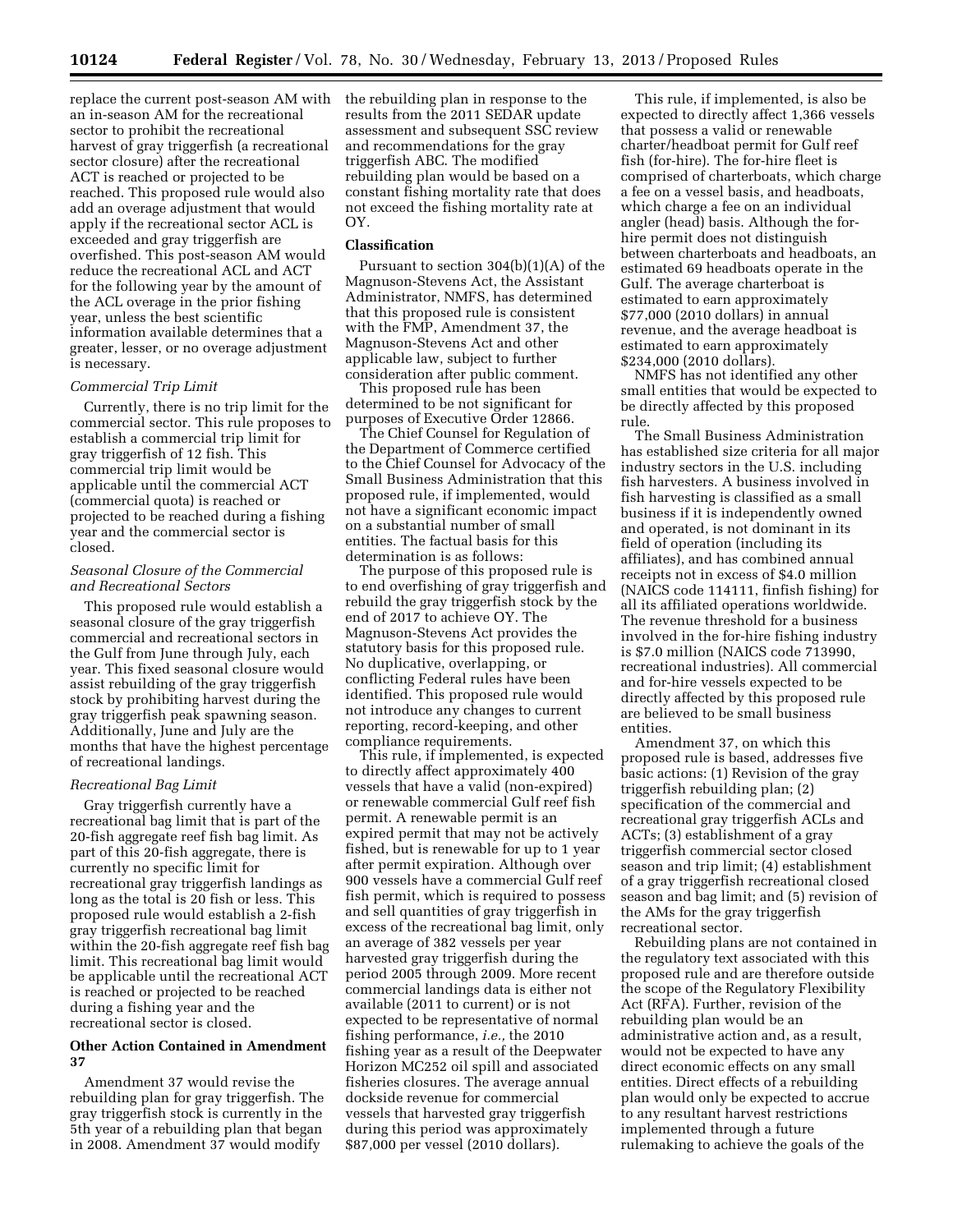rebuilding plan. The proposed harvest restrictions encompass modification of the sector ACTs, fishing seasons, commercial trip limits, and recreational bag limits. The expected economic effects of these proposed modifications are discussed below.

AMs are intended to ensure harvest overages do not occur and to correct or mitigate for overages if they do occur. In-season AMs are specifically intended to prevent or minimize harvest overages. The establishment of AMs, or their modification, would be an administrative action that would only be expected to have indirect effects on small entities. These effects would occur if the AMs are triggered. Because the proposed action would only modify and not implement the current AMs, no direct effects would be expected to accrue to any small entities. As a result, this component of the proposed rule is also outside the scope of the RFA.

However, because the potential implementation of the proposed inseason AM would be expected to restrict fishing operations and potentially result in direct short-term reductions in revenue and profit, further discussion of the potential significance of these effects is provided. The proposed in-season gray triggerfish recreational sector AM would result in closure of the gray triggerfish recreational season if the recreational sector ACT is reached or is projected to be reached. As a result, harvest and possession would be prohibited. Few, if any, fishing trips would be expected to be cancelled in response to a prohibition on the harvest and possession of gray triggerfish because anglers rarely target gray triggerfish: It was identified as a primary target species for less than 1/10th of 1 percent of all fishing trips (2005–2009). Rather, gray triggerfish are often harvested incidental to fishing for other reef fish species. Because other, more desirable reef species would still be available for recreational harvest, any prohibition on the harvest or possession of gray triggerfish would not be expected to have a significant impact on a substantial number of small entities.

Because gray triggerfish is not a significantly targeted species, the proposed overage adjustment if the recreational ACL is exceeded would also be expected to result in minimal, if any, reduction in revenue to small entities. Because of the combination of in-season closure authority, low total harvest and target effort, and the expected recovery of gray triggerfish, overage adjustments would be expected to be infrequent and, if necessary, require only minimal reductions in the recreational ACT. Therefore, few, if any,

recreational trips would be expected to be lost and the revenue to small entities would not be expected to be significantly affected.

Although Amendment 37 contained three proposed actions associated with the commercial harvest of gray triggerfish—specification of the ACT, establishment of the closed season, and establishment of a commercial trip limit—the expected economic effects of this rule would be determined primarily by the specification of the ACT. Individually, assuming no change in fishing behavior, the proposed commercial sector closed season and trip limit would be expected to result in a reduction in total annual revenue for all vessels that harvest gray triggerfish of approximately \$26,000 and \$72,000, respectively. All reductions are expressed in 2010 dollars. Combined, these two measures would be expected to result in a reduction in total annual revenue of approximately \$88,000. This result is less than the total of the two individual proposed actions, approximately \$98,000, because the proposed closed season would negate the expected effects of the trip limit during that period. However, the combined effects of these two proposed actions would not be expected to be sufficient to constrain commercial gray triggerfish harvest to the ACT and avoid an in-season closure. The proposed ACT, 60,900 lb (27,624 kg), would be expected to require a reduction in expected annual commercial harvest of approximately 118,000 lb (53,524 kg). The combined effects of the proposed commercial sector seasonal closure and trip limit would be a reduction in annual commercial harvest of approximately 92,000 lb (41,730 kg). Because commercial harvest would be prohibited when the commercial ACT is reached, the full necessary commercial sector harvest reduction would be expected to occur as a result of the three measures combined (seasonal closure, trip limit, and closure when the ACT is reached). Thus, although the total effect of the proposed seasonal closure and trip limit would be an expected reduction in annual revenue of approximately \$88,000, the net effect of the proposed commercial ACT, seasonal closure, and trip limit would be a reduction in annual revenue of approximately \$112,000. Distributed across all commercial sector entities expected to be directly affected by these proposed measures (382 vessels), the average expected effect would be a reduction in annual revenue of approximately \$300 per entity, or less than one percent of the average annual

revenue per vessel of \$87,000. Although some vessels may be expected to experience a reduction in revenue by more than the average, overall, any reduction would not be expected to be significant because of the small amount of gray triggerfish traditionally harvested by commercial reef fish fishermen.

Impacts on the recreational sector are expected to be similar to those affecting the commercial sector. The proposed gray triggerfish recreational ACT, seasonal closure, and recreational bag limit would be expected to individually result in an annual reduction in producer surplus, used as a proxy for profit, of approximately \$295,000, \$232,000, and \$137,000, respectively. All reductions are expressed in 2010 dollars and equal the combined effects of the proposed actions across all affected entities. Combined, the proposed seasonal closure and bag limit would be expected to result in an annual reduction in producer surplus of approximately \$310,000, which would be less than the effects of the two individual proposed actions combined because of the interactive effects of the two proposed measures. The combined effects of these two proposed measures exceeds the expected effects of the proposed recreational ACT because the estimated reduction in harvest under the proposed seasonal closure and bag limit exceeds the reduction necessary to limit harvest to the proposed gray triggerfish recreational ACT and avoid an in-season closure. Thus, for the proposed actions affecting the recreational sector, the net expected economic effect would be determined by the combined effects of the proposed seasonal closure and bag limit rather than the proposed ACT.

Unlike the case for the commercial sector, the number of vessels within the for-hire fleet that take trips targeting gray triggerfish cannot be determined with available data. If the projected reduction in producer surplus is distributed across all Gulf reef fish forhire vessels (1,366 vessels), the average annual reduction in producer surplus would be approximately \$230 (2010 dollars) per vessel, or approximately 1 percent in average annual profit per vessel (approximately \$22,800 (2010 dollars)). Because all vessels would not be expected to target gray triggerfish, however, the average reduction in producer surplus per affected vessel would be expected to increase. However, the estimates of expected reduction in producer surplus associated with the proposed actions affecting the recreational sector were generated using a worst-case